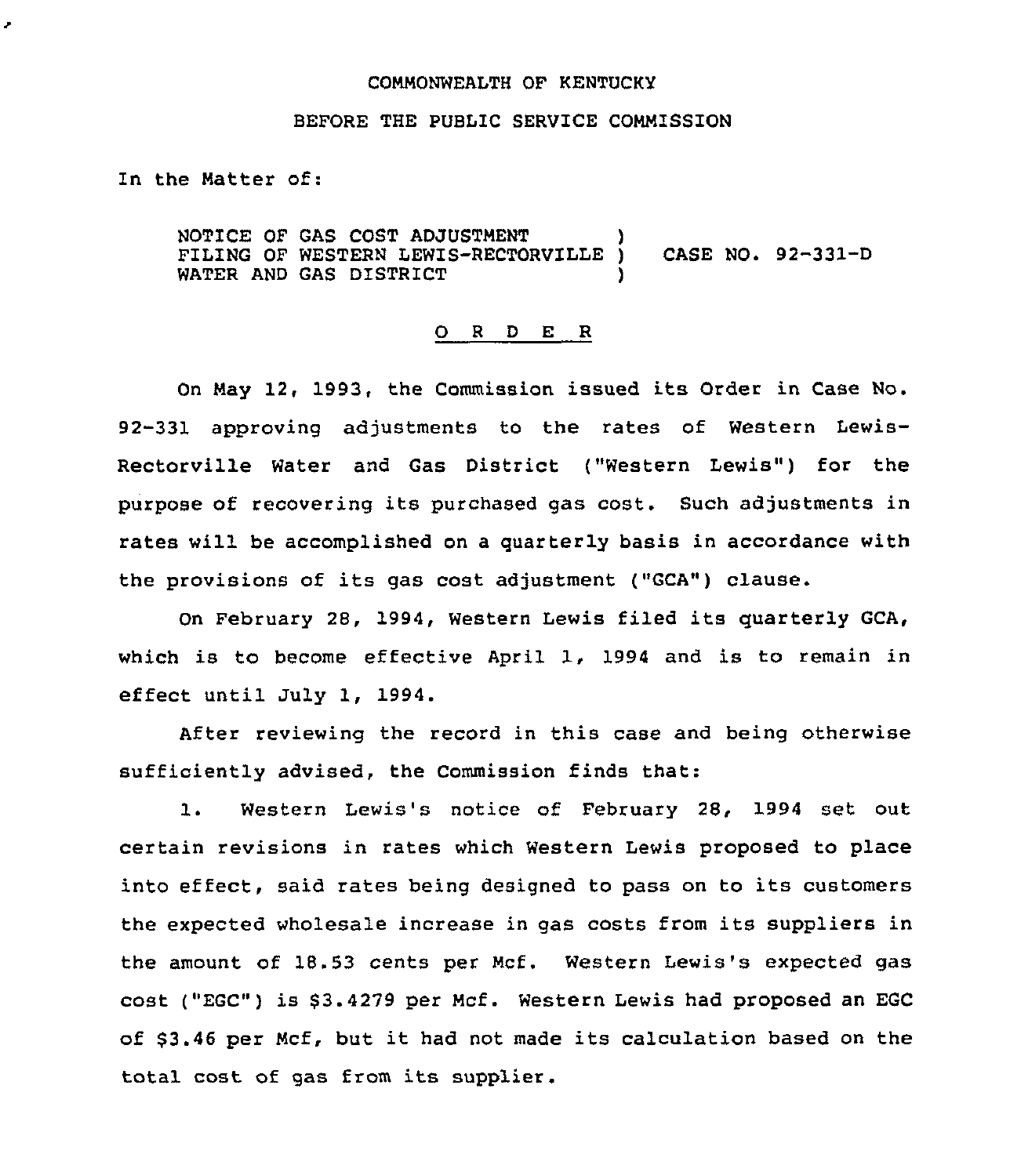2. Western Lewis's notice set out no refund adjustment.

3. Western Lewis proposed no actual adjustment ("AA"). The AA will be unavailable to Western Lewis until its filing for rates to be effective October 1, 1994.

4. Western Lewis's notice set out no balance adjustment ("BA"). This adjustment will be unavailable to Western Lewis until its filing for rates to be effective January 1, 1996.

5. The combined effect of the above adjustments is Western Lewis's corrected gas cost recovery rate ("GCR") in the amount of 63.4279 per Ncf, which is an increase of 18.53 cents per Mcf from its last approved rates.

6. Western Lewis's adjustment in rates, set out in the Appendix to this Order, pursuant to the GCA provisions approved by the Commission, is fair, just, and reasonable, in the public interest, and should be effective with service rendered on and after April 1, 1994.

IT IS THEREFORE ORDERED that:

 $\mathcal{L}^{\prime}$ 

1. Western Lewis's proposed rates be and they hereby are denied.

2. The rates in the Appendix, attached hereto and incorporated herein, are fair, just, and reasonable, and are approved effective with service rendered on and after April 1, 1994.

3. Within <sup>30</sup> days of the date of this Order, Western Lewis shall file with this Commission its revised tariffs setting out the rates authorized herein.

 $-2-$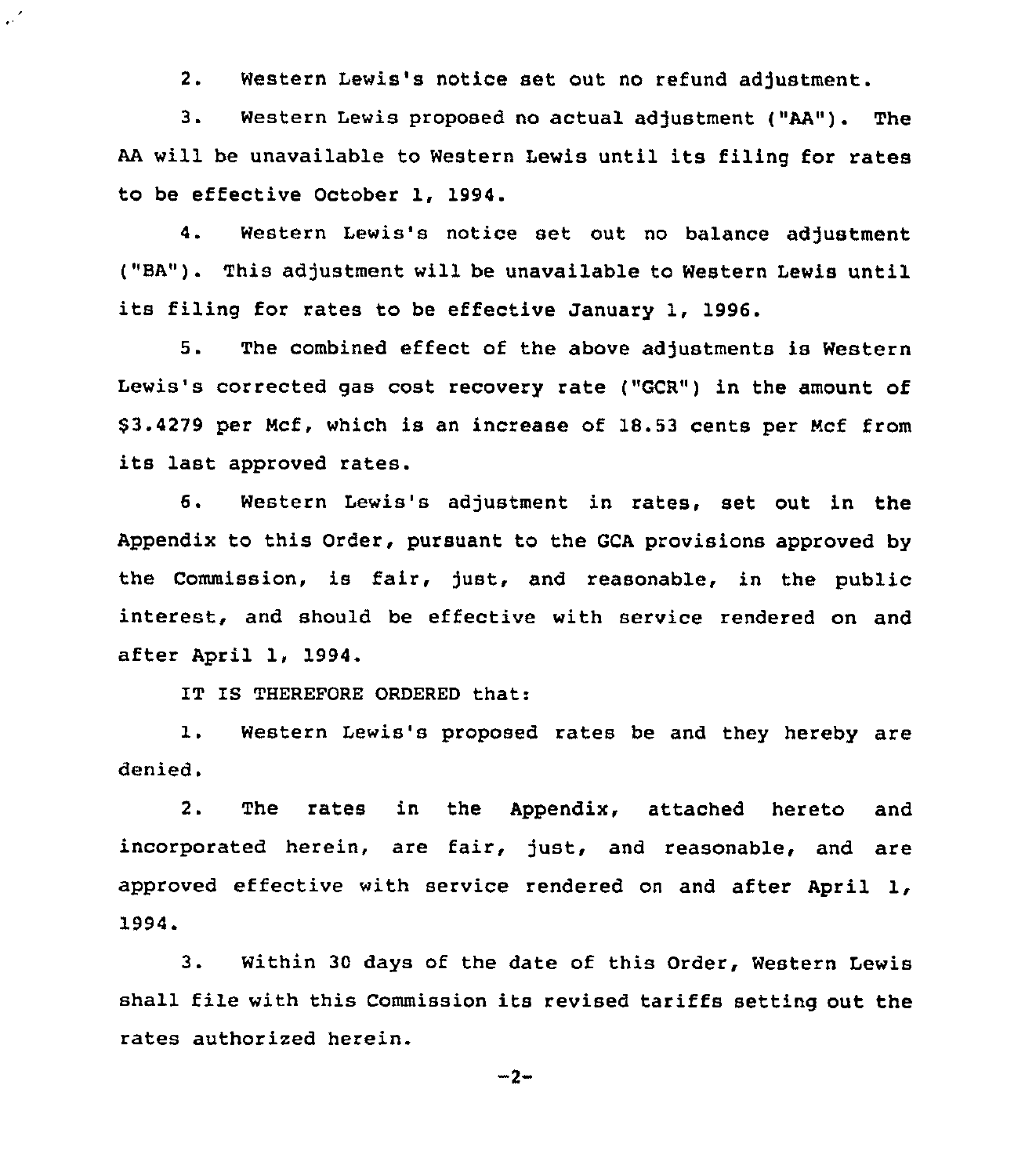Done at Frankfort, Kentucky, this 14th day of March, 1994.

PUBLIC SERVICE COMMISSION

ستعميما Chairman

Prince 1

CommIsAI

ATTEST:

Executive Director